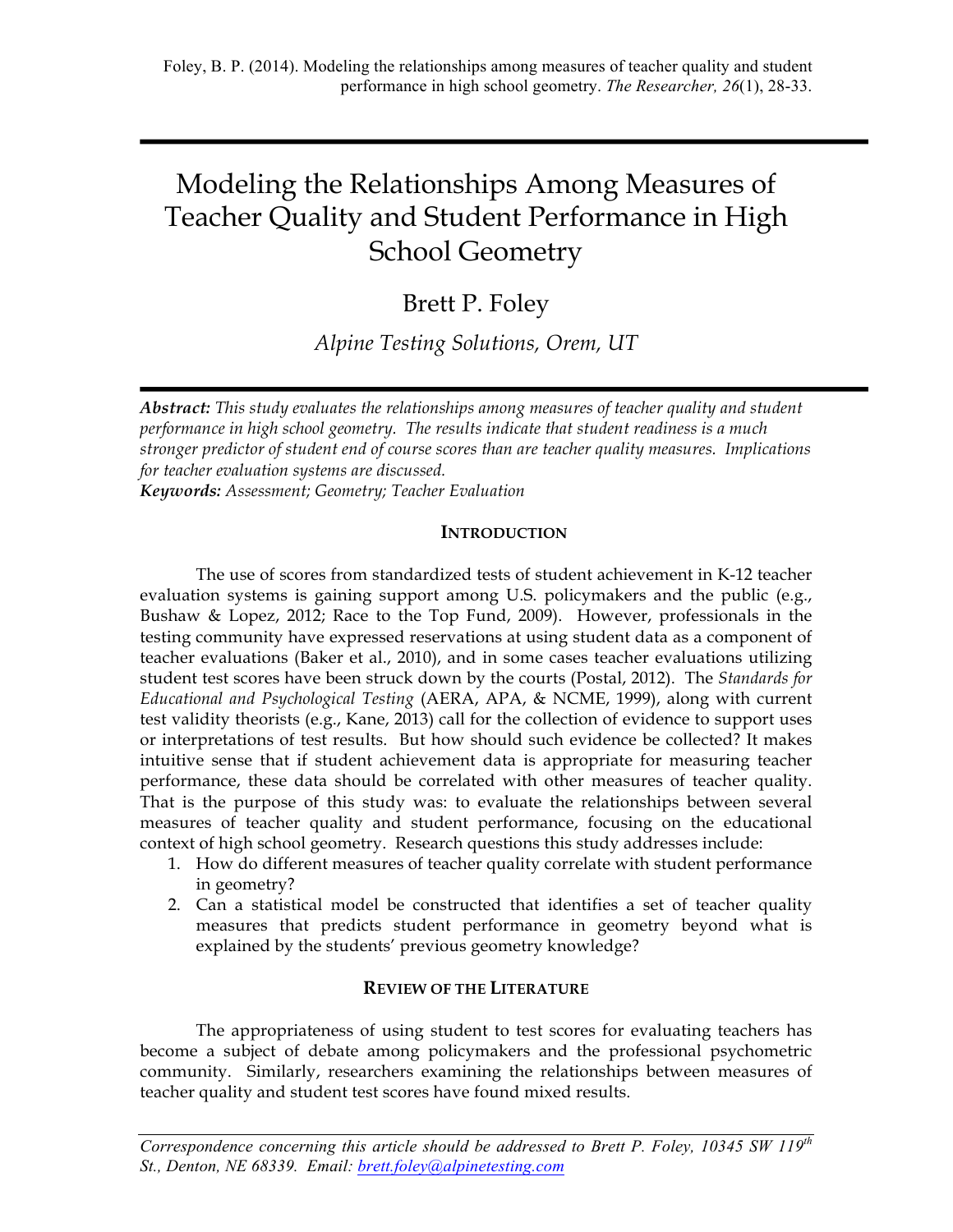## *B. P. Foley* 29

As previously mentioned, there is increasing pressure from policymakers and the public to use student test scores to evaluate teachers (e.g., Bushaw & Lopez, 2012; Race to the Top Fund, 2009). However, leaders in the psychometric community have advocated for limited use of student test results (especially as evinced by value-added models) in teacher and school evaluation systems (e.g., Baker et al., 2010; Darling-Hammond, 2012; Hartel, 2013; Linn, 2006). Empirically, some studies have found little to no relationship between measures of teacher quality (e.g., education, experience, certification status, National Board Certification) and student achievement (e.g., Muñoz & Chang, 2008). Other studies have shown inconclusive or mixed results (e.g., Goldhaber & Anthony, 2007; Hacke, 2010; Harris & Sass, 2008; Kane, Rockoff, & Staiger, 2006); still others have identified teacher characteristics that are positively related with student achievement (e.g., Gersten, Baker, Haager, & Graves, 2005; Wayne & Youngs, 2003). The lack of agreement between policymakers and psychometric leaders, as well as inconsistent results from empirical studies across different grades, subjects, and teacher quality measures, point to the need for additional evaluation of the relationships between measures of teacher quality and student achievement.

## **RESEARCH METHODOLOGY**

This study is based on data from a sample of approximately 128 secondary mathematics teachers in the Appalachian Mathematics Science Partnership (AMSP), the East Alabama Mathematics and Science Partnership Alabama TEAMS project, and a high school in Las Vegas, NV. The outcome variable for this study is average student scores for each teacher on an end-of-course geometry assessment (Kentucky Department of Education, 2010; possible scores: 0-40) covering four major areas of geometry: similarity, congruence, area, and volume (hereafter, "student EOC scores"). The measures of teacher quality include the following:

- **Teacher Knowledge:** This is measured by the teachers' performances on the Geometry Assessment for Secondary Teachers (GAST; Davidson et al., 2012; possible scores: 0-45), which provides measures of teachers' content and pedagogical knowledge of geometry (hereafter, "knowledge").
- **Teacher Experience & Education:** This is be measured by teacher demographic variables (i.e., years of experience and attainment of advanced education degrees; hereafter, "experience" and "education," respectively).
- **Classroom Performance:** Teachers were observed in the classroom and their classroom behaviors recoded on an evaluation form. Their observations were then summarized into an index of the level of cognitive challenge of classroom instruction provided (Davidson et al., 2012; hereafter, "classroom performance"; possible scores 1-3).

Because prior knowledge plays an essential role in how well and how much students will learn (Bruning, Schraw, Norby, & Ronning, 2004), it is important to control for students' prior knowledge when examining outcomes. This is accomplished by including the average student score for each teacher on a measure of geometry readiness (Usiskin & Senk, 1982; possible scores: 0-20) as a covariate in the analyses (hereafter, "student readiness").

Data are analyzed using correlational and regression methods. Along with standard statistical tests for bivariate semi-partial correlations, teacher quality variables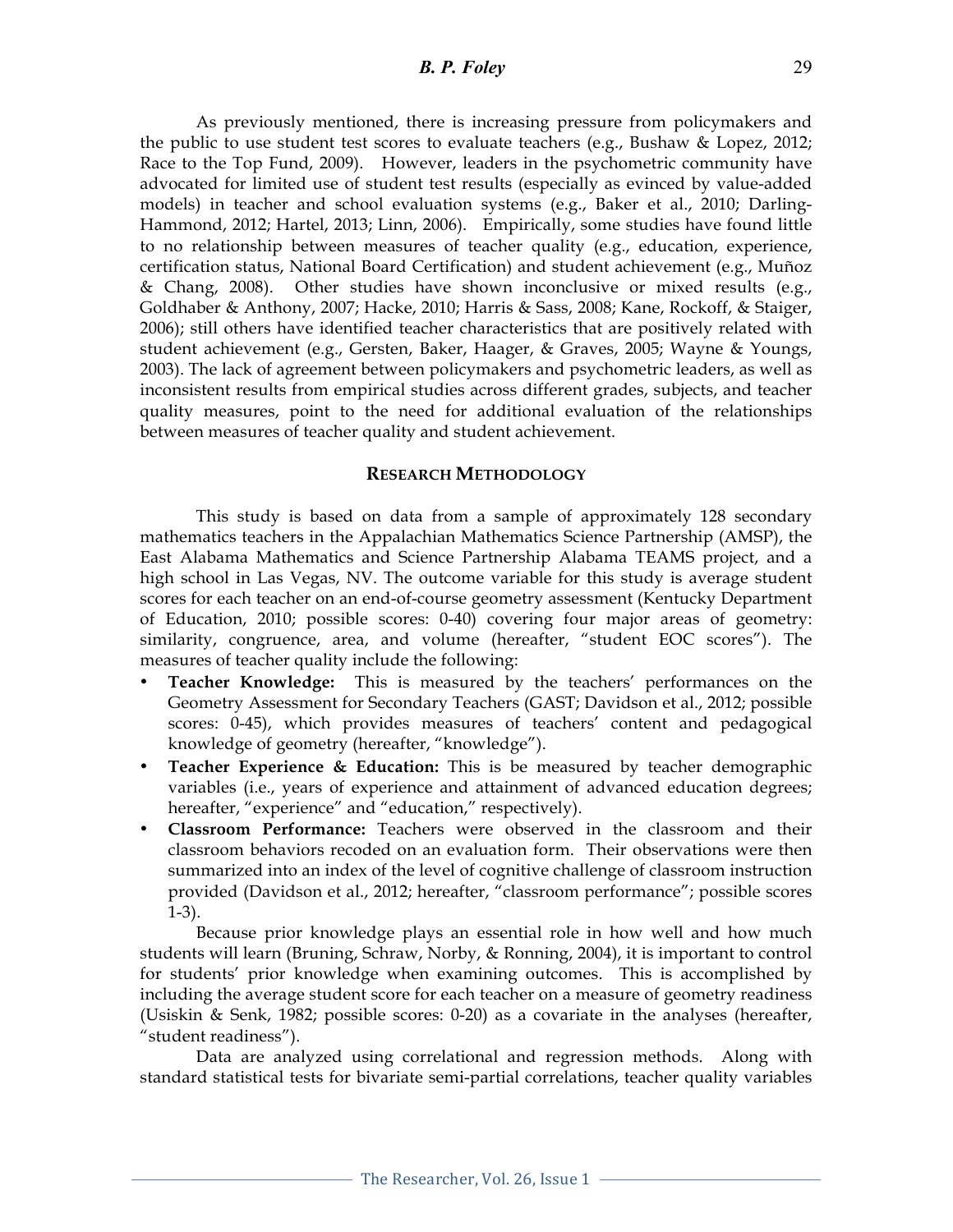are be entered into a stepwise regression model (with student readiness) to identify the variables (if any) that best predict student performance.

#### **RESULTS**

Characteristics of the teachers participating in the study are included in Table 1. Approximately 79% of the teachers held advanced degrees and the average amount of teaching experience was approximately 13 years. Student readiness test results (for the average teacher) were collected from approximately 22 geometry students; on average, a similar number of students completed the EOC test (about 21 students per participating teacher). Because of missing data on some measures, the number of teachers with data on each characteristic range from 109-122; sample sizes for the correlational and regression analysis ranging from 108-121 (using listwise deletion).

| Characteristic                             | М     | SD   |
|--------------------------------------------|-------|------|
| Experience (years)                         | 13.10 | 8.99 |
| Knowledge (score, 0-45 scale)              | 24.09 | 7.41 |
| Classroom Performance (score, 1-3 scale)   | 1.60  | 0.18 |
| Student Readiness (score 0-20 scale)       | 14.54 | 2.60 |
| Student EOC Scores (0-40 scale)            | 15.64 | 5.72 |
| Number of students who took readiness test | 22.39 | 8.75 |
| Number of students who took EOC test       | 20.96 | 8.26 |
| Education (% with advanced degrees)        | 78.51 |      |

Table 1. *Characteristics of Participating Teachers (N = 109-122)*

Most measures of teacher quality were positively correlated with each other (see Table 2). Teachers with advanced degrees tended to have more experience, higher geometry/pedagogy scores, and higher classroom performance ratings. Additionally, teachers with more experience tended to have higher geometry/pedagogy scores.

| Table 2. Correlations Among Teacher Quality Measures |         |         |     |  |  |
|------------------------------------------------------|---------|---------|-----|--|--|
| Measure                                              |         |         |     |  |  |
| 1. Education                                         |         |         |     |  |  |
| 2. Experience                                        | $.29**$ |         |     |  |  |
| 3. Knowledge                                         | $.18*$  | $.31**$ |     |  |  |
| 4. Classroom Performance                             | $26**$  | .06     | .09 |  |  |

Table 2. *Correlations Among Teacher Quality Measures*

*Note*. Significance values are based on one-sided tests because of the a priori hypothesis that teacher quality measures would be positively correlated. \**p*  $< .05.$  \*\**p* < .01.

When analyzed in isolation, all teacher quality variables except for classroom performance were significantly positively correlated with student EOC scores (see Table 3). However, the variable most strongly correlated with student EOC scores was student readiness ( $r = .84$ ,  $p < .001$ ). When student readiness was accounted for, the correlations between teacher quality measures and student EOC scores dropped substantially, with only experience and knowledge remaining significant. Taken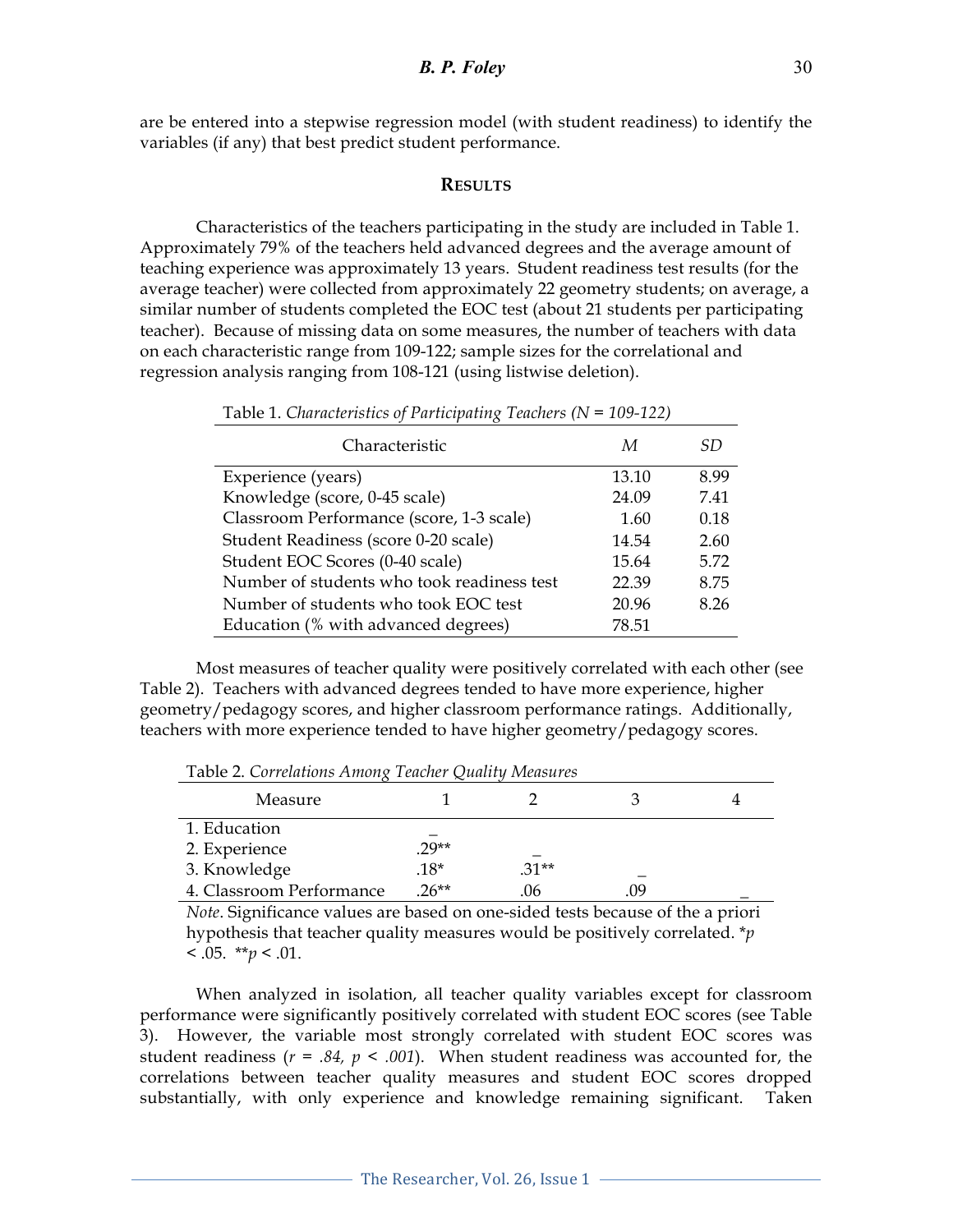together, the four measures of teacher quality accounted for 22% of the variability in student EOC scores (ignoring student readiness;  $R^2 = .22$ ,  $R_{adj}^2 = .19$ ). When student readiness was included in the model, 74% of the variability in student EOC scores was accounted for ( $R^2$ =.74,  $R_{adj}^2$ =.73). When accounting for the other measures of teacher quality and student readiness, only teacher experience remained a significant predictor of student EOC scores. As a group, the measures of teacher quality only explain about 4% additional variance in student EOC scores after accounting for student readiness; student readiness was a much stronger predictor of student EOC scores than teacher quality measures.

|                                                      |                  | Measure(s) accounted for |                       |                       |  |
|------------------------------------------------------|------------------|--------------------------|-----------------------|-----------------------|--|
|                                                      |                  | All other                |                       |                       |  |
|                                                      |                  | measures <sup>1</sup>    |                       |                       |  |
|                                                      |                  | excluding                |                       |                       |  |
|                                                      | <b>Bivariate</b> | Student                  | <i><b>Student</b></i> | All other             |  |
| Measure                                              | correlations     | Readiness <sup>1</sup>   | Readiness             | measures <sup>1</sup> |  |
| 1. Education                                         | $21*$            | .01                      | .02                   | $-.06$                |  |
| 2. Experience                                        | $.40**$          | $.15***$                 | $.35**$               | $.15***$              |  |
| 3. Knowledge                                         | $23**$           | $.11*$                   | .09                   | .07                   |  |
| 4. Classroom Performance                             | .16              | .09                      | .14                   | $.10*$                |  |
| 5. Student Readiness                                 | $.84**$          |                          |                       | $.72**$               |  |
| Variance collectively explained by set of predictors |                  |                          | $R^2 = 22**$          | $R^2 = .74**$         |  |
|                                                      |                  |                          |                       | $R_{adj}^2 = .73$     |  |

Table 3. *Bivariate and Semipartial Correlations Among Teacher Quality Measures and Student EOC Scores*

*Note*. Significance values are based on one-sided tests because of the a priori hypothesis that teacher quality measures would be positively correlated with Student EOC Scores <sup>1</sup>Semipartial correlations.  $* p < .05$ .  $* p < .01$ .

The teacher quality measures and student readiness were entered into a stepwise regression model to try and identify a parsimonious set of predictors of student EOC scores. The resulting model contained only student readiness and teacher experience as predictors and explained 72% of the variability in student EOC scores (see Tables 4 and 5;  $R^2$ =.72,  $R_{adj}^2$ =.72).

Table 4. *Stepwise Regression Results for Full Set of Predictive Measures of Student EOC Scores*

| Step | Measure added to model   | Total $\mathsf{R}^2$ . | Total $R_{adi}^2$ | Incremental $R^2$ |
|------|--------------------------|------------------------|-------------------|-------------------|
|      | <b>Student Readiness</b> | .695                   | .692              | .695              |
|      | Experience               | 722                    | 717               | .026              |

*Note*: All values significant at .01 level. Threshold for predictors entering the model = .05. Threshold for predictors being removed from the model = .10. Predictor variables included in the analysis: Education, Experience, Knowledge, Classroom Performance, Student Readiness.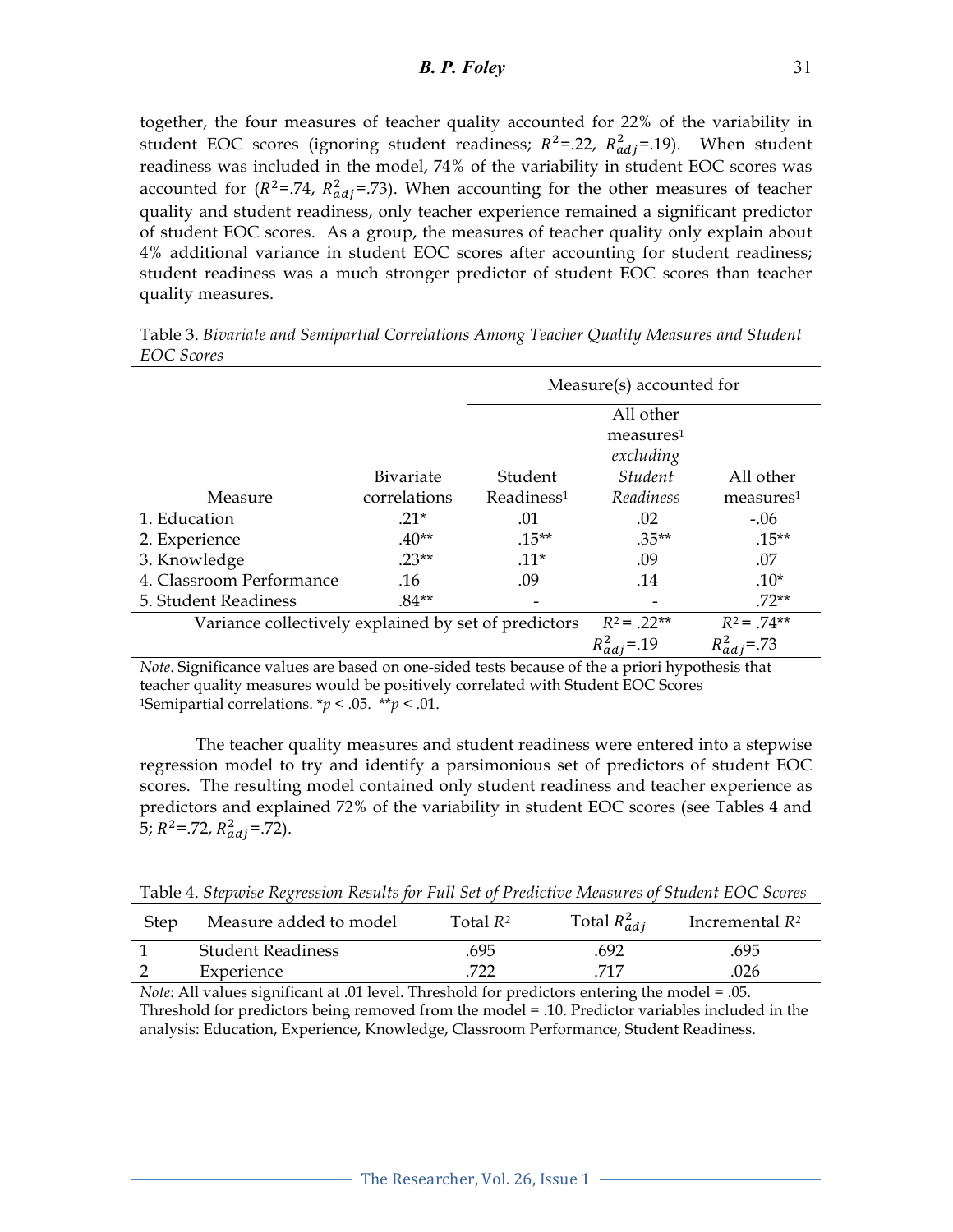| $\sim$                   |          |      |    |         |       |
|--------------------------|----------|------|----|---------|-------|
| Measure                  |          | SEB  |    |         |       |
| Intercept                | $-10.54$ | 1.66 |    | $-6.35$ | < 001 |
| <b>Student Readiness</b> | 1.70     | 0.12 | 78 | 14.28   | < 001 |
| Experience               | 0 10     | ነ በ3 |    | 316     | 002   |

Table 5. *Stepwise Regression Analysis Summary for Predictive Measures of Student EOC Scores*

#### **IMPORTANCE TO FIELD**

As policymakers push for additional accountability for the teaching profession, more pressure is brought to bear on teacher evaluation systems. There is growing support for using student achievement as a component of these systems. However, to help ensure the validity of such interpretations, it is important to evaluate the relationship between student data and other characteristics of effective teachers. As such, this research is timely and essential in that it serves the important function of evaluating how measures of teacher quality relate to student performance. The weak relationships found between the teacher quality measures and student EOC scores support the recommendations of the psychometric community that if student test scores are going to be used to evaluate teachers, they should only be used as part of a more comprehensive evaluation system.

The results of this study are limited in their generalizability in that only a single subject area was evaluated and the sample size was relatively small. Additionally, because the assessments used in this study had no stakes attached for students or teachers, the level of examinee motivation may not be the same as for more high-stakes assessments. Because this research is part of an ongoing research program, the analyses performed were rudimentary and the results should be considered preliminary. More sophisticated analyses such as hierarchical linear modeling and structural equation modeling would likely produce more precise results in that these methodologies account for classroom level variability and the allow for correction of the attenuation caused by measurement error.

#### **REFERENCES**

- American Educational Research Association, American Psychological Association, and National Council on Measurement in Education (1999). *Standards for Educational and Psychological Testing*. Washington, D.C.: American Educational Research Association.
- Baker, E. L., et al. (2010). *Problems with the use of student test scores to evaluate teachers*  (Briefing Paper No. 278). Washington, DC: Economic Policy Institute.
- Bruning, R. H., Schraw., G. J., Norby, M. N., & Ronning, R. R. (2004). *Cognitive psychology and instruction* (4th ed.). Upper Saddle River, NJ: Pearson Prentice Hall.
- Bushaw, W. J., & Lopez, S. J. (2012). *Public education in the United States: A nation divided*. Bloomington, IN: Phi Delta Kappan.
- Darling-Hammond, L. (2012). Value-added teacher evaluation. *Education Week, 31*(24), 24, 32.
- Davidson, A. H, Buckendahl, C. W., Stokes, M., O'Leary, L., Goodwin, C., & Foley, B. P. (2012). *Geometry Assessment for Secondary Teachers project technical manual*. Unpublished manuscript, Alpine Testing Solutions, Orem, UT.